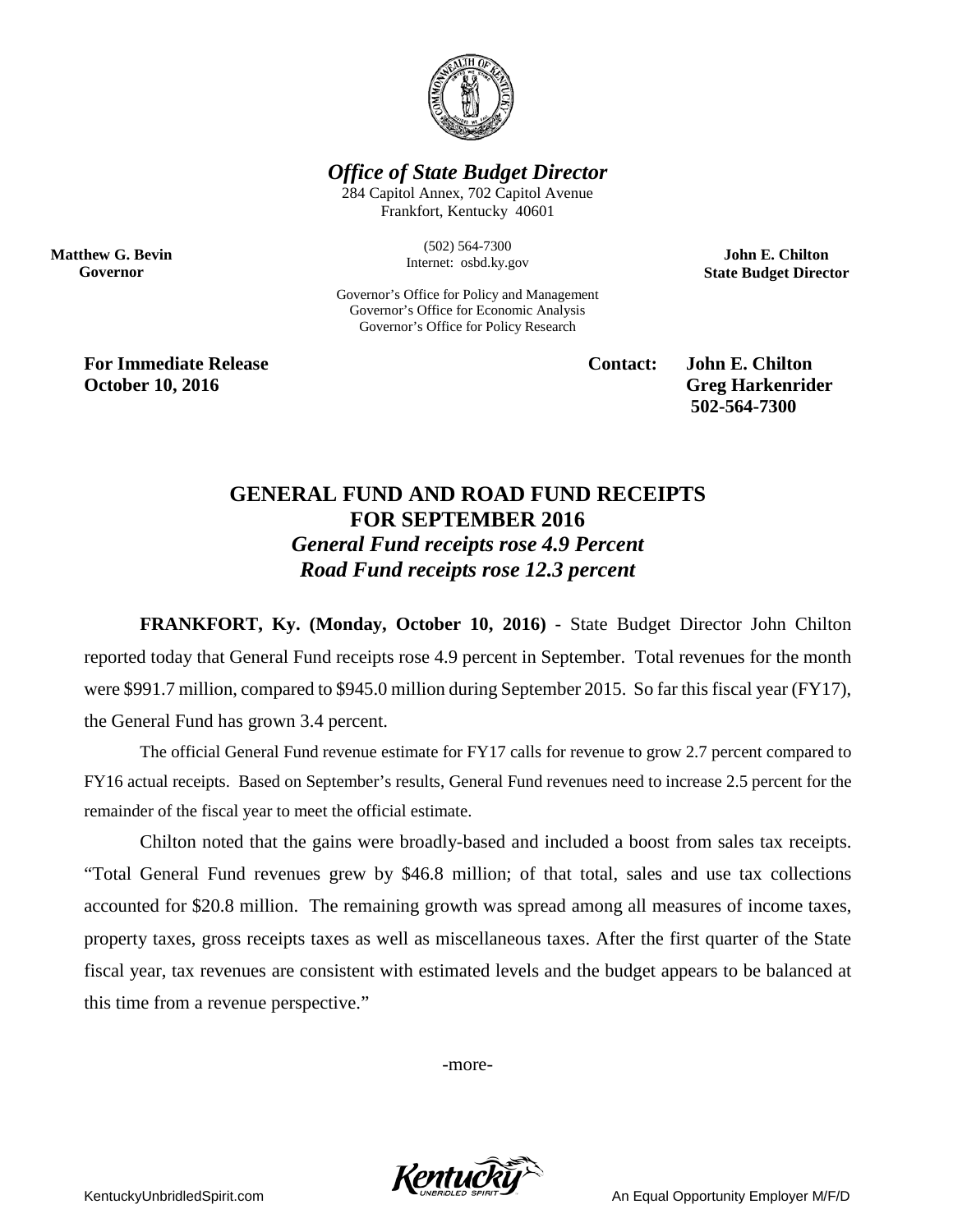Among the major accounts:

- Individual income taxes increased 4.7 percent as gains in withholding and declaration offset declines in fiduciary and net returns. Year-to-date collections are up 4.8 percent.
- Sales tax revenues grew 7.9 percent in September and have increased 4.2 percent for the year. Sales growth in September was at the highest rate since an 8.3 percent surge in April.
- Corporation income tax receipts increased 3.4 percent for the month and have grown 9.3 percent in the first three months of the year.
- Cigarette taxes rose 0.8 percent but have declined 1.5 percent for the first three months of the fiscal year.
- Property taxes rose 21.9 percent in September and are up 11.7 percent for the year. Typically, the first fiscal quarter has a relatively low level of collections, so the growth in this account should diminish as property tax bills come due later this fall.
- Coal severance tax fell 36.8 percent for the month. Year-to-date collections are down 36.6 percent.
- Lottery revenues grew 19.6 percent in September and are up 8.6 percent for the year.

Road Fund receipts grew 12.3 percent in September with collections of \$123.5 million. Motor fuels collections continued their measured and steady growth. The rapid growth seen in this account in past years has been muted due to an unchanging tax rate. Growth in this month's motor vehicle usage tax receipts is artificially high due to a timing issue which understated in September 2015 collections. The official Road Fund revenue estimate calls for a 1.7 percent decrease in receipts for the entire fiscal year (FY17). Based on year-to-date collections, revenues can fall 3.5 percent for the remainder of the fiscal year to meet the estimate.

Among the accounts:

- Motor fuels receipts rose 1.7 percent in September and have grown 1.1 percent for the year.
- Motor vehicle usage collections increased 41.2 percent for the month. Year-to-date collections are up 7.3 percent.
- License and privilege tax grew 2.6 percent in September. For the first three months of the fiscal year, receipts are up 6.8 percent.
- Nontax receipts decreased \$430,000 in September and are down \$600,000 for the year.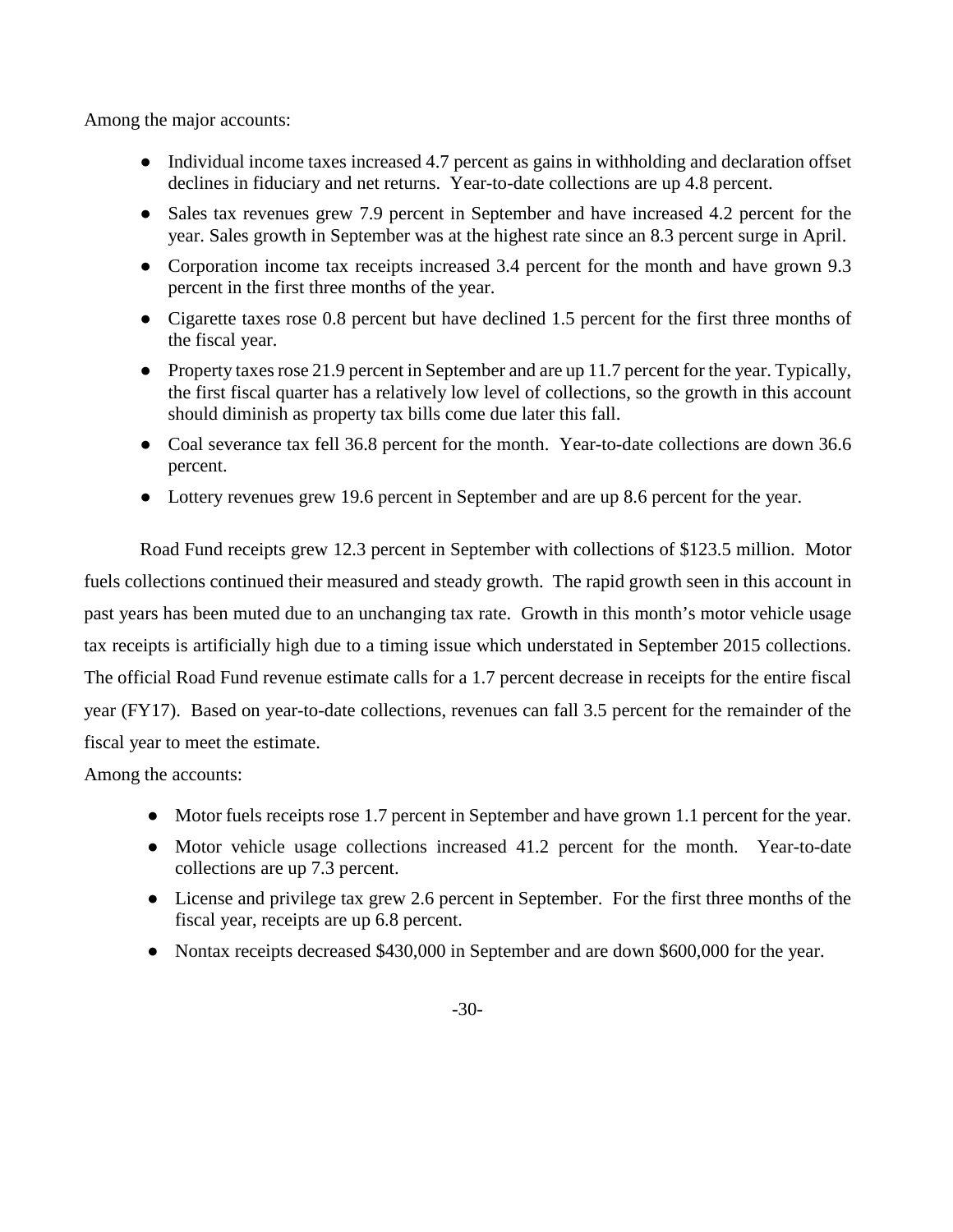## KENTUCKY STATE GOVERNMENT REVENUE 1. GENERAL FUND REVENUE

|                                                  | <b>SEPTEMBER</b><br>2016 | <b>SEPTEMBER</b><br>2015 | % Change                 | <b>JULY THROUGH SEPTEMBER</b><br>FY 2017 | FY 2016                  | % Change           |
|--------------------------------------------------|--------------------------|--------------------------|--------------------------|------------------------------------------|--------------------------|--------------------|
| <b>TOTAL GENERAL FUND</b>                        | \$991,672,077            | \$944,955,003            | 4.9%                     | \$2,482,372,191                          | \$2,401,629,510          | 3.4%               |
| Tax Receipts                                     | \$969,392,541            | \$917,968,778            | 5.6%                     | \$2,410,951,877                          | \$2,330,423,702          | 3.5%               |
| Sales and Gross Receipts                         | \$357,700,769<br>640.362 | \$329,756,180            | 8.5%                     | \$1,048,818,108<br>1.725.849             | \$1,007,805,640          | 4.1%<br>-4.9%      |
| <b>Beer Consumption</b>                          |                          | 497,295                  | 28.8%                    |                                          | 1,814,258                |                    |
| <b>Beer Wholesale</b>                            | 5,627,383<br>17,640,805  | 4,874,812<br>17,501,310  | 15.4%<br>0.8%            | 16,663,784<br>57,242,279                 | 17,487,598<br>58,098,297 | $-4.7%$<br>$-1.5%$ |
| Cigarette<br><b>Distilled Spirits Case Sales</b> | 11,581                   | 10,068                   | 15.0%                    | 35,998                                   | 34,627                   | 4.0%               |
| <b>Distilled Spirits Consumption</b>             | 1,086,135                | 944,993                  | 14.9%                    | 3,388,958                                | 3,255,125                | 4.1%               |
| <b>Distilled Spirits Wholesale</b>               | 3,210,599                | 2,763,182                | 16.2%                    | 10,057,280                               | 9,551,462                | 5.3%               |
| Insurance Premium                                | 35,746,010               | 29,992,404               | 19.2%                    | 37,051,246                               | 30,230,841               | 22.6%              |
| Pari-Mutuel                                      | 313,091                  | 272.714                  | 14.8%                    | 1,109,502                                | 926,196                  | 19.8%              |
| Race Track Admission                             | 0                        | 0                        | $\overline{a}$           | 80,349                                   | 111,140                  | $-27.7%$           |
| Sales and Use                                    | 284,958,243              | 264.169.951              | 7.9%                     | 895,514,677                              | 859,749,606              | 4.2%               |
| Wine Consumption                                 | 266,689                  | 222,646                  | 19.8%                    | 743,155                                  | 710,162                  | 4.6%               |
| Wine Wholesale                                   | 1,489,539                | 1,265,616                | 17.7%                    | 4,129,937                                | 4,008,872                | 3.0%               |
| <b>Telecommunications Tax</b>                    | 4,806,458                | 5,491,191                | $-12.5%$                 | 15,603,077                               | 16,393,290               | $-4.8%$            |
| <b>Other Tobacco Products</b>                    | 1,903,875                | 1,749,909                | 8.8%                     | 5,471,974                                | 5,429,560                | 0.8%               |
| Floor Stock Tax                                  | 0                        | 91                       | $-100.0%$                | 43                                       | 4,608                    | $-99.1%$           |
| License and Privilege                            | \$312,484                | \$225,898                | 38.3%                    | (\$1,147,471)                            | (\$301,255)              |                    |
| Alc. Bev. License Suspension                     | 51,450                   | 50,650                   | 1.6%                     | 136,650                                  | 121,725                  | 12.3%              |
| <b>Corporation License</b>                       | (32, 926)                | 9,093                    | ---                      | (22, 646)                                | 47,203                   |                    |
| <b>Corporation Organization</b>                  | 0                        | 0                        | $---$                    | 5,945                                    | 0                        | ---                |
| Occupational Licenses                            | 13,523                   | 8,183                    | 65.3%                    | 41,957                                   | 53,636                   | $-21.8%$           |
| Race Track License                               | 0                        | 0                        | ---                      | 95,000                                   | 132,500                  | $-28.3%$           |
| <b>Bank Franchise Tax</b>                        | 218,827                  | 101,924                  | 114.7%                   | (1,589,026)                              | (829, 985)               |                    |
| <b>Driver License Fees</b>                       | 61,609                   | 56,049                   | 9.9%                     | 184,648                                  | 173,666                  | 6.3%               |
| <b>Natural Resources</b>                         | \$10,377,339             | \$16,122,125             | $-35.6%$                 | \$30,436,526                             | \$46,800,693             | $-35.0%$           |
| Coal Severance                                   | 8,473,031                | 13,400,364               | $-36.8%$                 | 23,884,809                               | 37,672,835               | $-36.6\%$          |
| Oil Production                                   | 393,249                  | 445,639                  | $-11.8%$                 | 1,243,610                                | 1,631,724                | $-23.8%$           |
| <b>Minerals Severance</b>                        | 1,339,400                | 1,682,695                | $-20.4%$                 | 4,485,334                                | 5,488,597                | $-18.3%$           |
| Natural Gas Severance                            | 171,660                  | 593,427                  | $-71.1%$                 | 822,772                                  | 2,007,537                | $-59.0%$           |
| Income                                           | \$580,204,581            | \$553,099,833            | 4.9%                     | \$1,263,965,074                          | \$1,209,446,743          | 4.5%               |
| Corporation                                      | 122,082,956              | 118,090,998              | 3.4%                     | 136,478,444                              | 124,863,217              | 9.3%               |
| Individual                                       | 425,953,668              | 406,961,465              | 4.7%                     | 1,090,295,534                            | 1,039,892,021            | 4.8%               |
| <b>Limited Liability Entity</b>                  | 32,167,958               | 28,047,370               | 14.7%                    | 37,191,097                               | 44,691,505               | $-16.8%$           |
| Property                                         | \$15,312,157             | \$12,556,985             | 21.9%                    | \$52,348,575                             | \$46,848,648             | 11.7%              |
| <b>Building &amp; Loan Association</b>           | 0                        | 0                        | ---                      | 16,633                                   | 0                        |                    |
| General - Real                                   | 34,648                   | (442, 042)               | $\hspace{0.05cm} \ldots$ | 41,168                                   | (354, 737)               |                    |
| General - Tangible                               | 9,896,581                | 8,622,578                | 14.8%                    | 31,028,971                               | 28, 167, 592             | 10.2%              |
| Omitted & Delinquent                             | 2,923,712                | 2,952,746                | $-1.0%$                  | 3,736,085                                | 712,466                  | 424.4%             |
| <b>Public Service</b>                            | 2,462,099                | 1,423,703                | 72.9%                    | 17,525,787                               | 18,318,369               | $-4.3%$            |
| Other                                            | (4,883)                  | 0                        |                          | (68)                                     | 4,958                    |                    |
| Inheritance Tax                                  | \$3,331,611              | \$4,157,881              | $-19.9%$                 | \$10,559,472                             | \$13,749,815             | $-23.2%$           |
| Miscellaneous                                    | \$2,153,599              | \$2,049,874              | 5.1%                     | \$5,971,593                              | \$6,073,419              | $-1.7%$            |
| Legal Process                                    | 1,265,184                | 1,263,319                | 0.1%                     | 3,382,142                                | 3,718,413                | -9.0%              |
| T. V. A. In Lieu Payments                        | 848.556                  | 784,225                  | 8.2%                     | 2,545,668                                | 2,352,675                | 8.2%               |
| Other                                            | 39,859                   | 2,331                    | 1610.3%                  | 43,784                                   | 2,331                    | 1778.7%            |
| <b>Nontax Receipts</b>                           | \$21,247,748             | \$26,599,207             | $-20.1%$                 | \$70,081,294                             | \$70,479,667             | $-0.6%$            |
| <b>Departmental Fees</b>                         | 1,148,962                | 1,073,832                | 7.0%                     | 3,019,735                                | 2,831,760                | $6.6\%$            |
| <b>PSC Assessment Fee</b>                        | 18,925                   | 1,391                    | 1260.4%                  | 12,925,985                               | 10,761,872               | 20.1%              |
| Fines & Forfeitures                              | 1,642,288                | 1,844,054                | $-10.9%$                 | 4,925,999                                | 5,598,233                | $-12.0%$           |
| Income on Investments                            | (36,968)                 | (72, 539)                |                          | (69, 550)                                | (165, 406)               |                    |
| Lottery                                          | 22, 127, 129             | 18,500,000               | 19.6%                    | 58,127,129                               | 53,500,000               | 8.6%               |
| Sale of NOx Credits<br>Miscellaneous             | 0<br>(3,652,588)         | 0<br>5,252,469           | ---                      | 0<br>(8,848,004)                         | 0<br>(2,046,792)         |                    |
| Redeposit of State Funds                         | \$1,031,788              | \$387,018                | 166.6%                   | \$1,339,020                              | \$726,140                | 84.4%              |
|                                                  |                          |                          |                          |                                          |                          |                    |